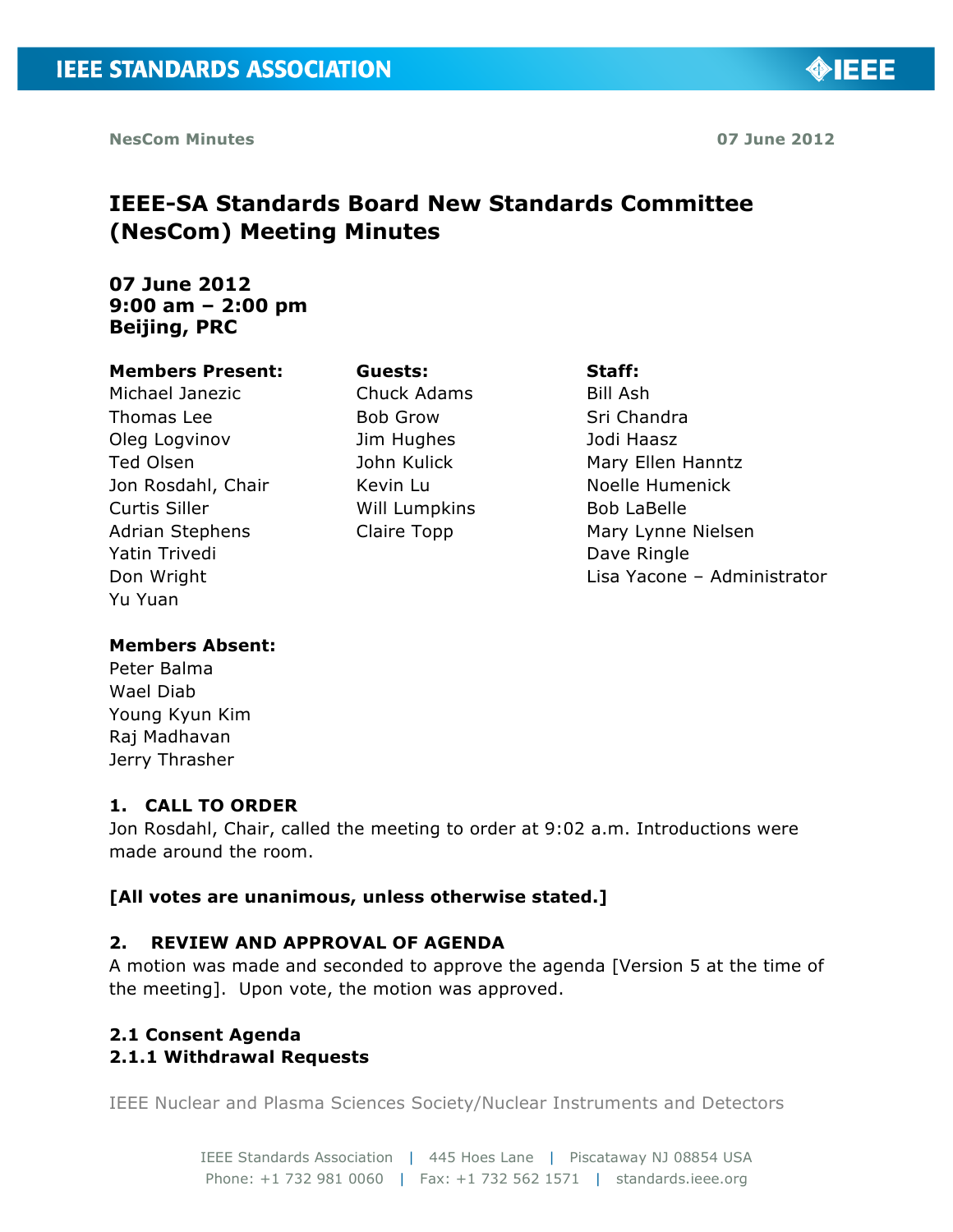## **P325**

Standard Test Procedures for Germanium Gamma-Ray Detectors Used in Analog and Digital Signal Processing Systems

## **Recommendation: Approve PAR withdrawal**

## IEEE Power and Energy Society/Substations

### **P1613**

Standard for Environmental and Testing Requirements for Communications Networking Devices Installed in Electric Power Facilities **Recommendation: Approve PAR withdrawal**

IEEE-SASB Coordinating Committees/SCC20 - Test and Diagnosis for Electronic Systems

## **P1505.1.1**

Standard for the Common Test Interface Pin Map (IEEE Std 1505.1) Using the IEEE Std 1671.6 Exchange Format

## **Recommendation: Approve PAR withdrawal**

## **2.1.2 PAR Number Change Request – PC62.48 to PC62.41.3**

Request approved as part of the consent agenda

## **3 Approval of Minutes from the 28 March 2012 Meeting**

A motion was made, and seconded to approve the 28 March 2012 NesCom minutes. Upon vote, the motion passed.

## **4 PARS FOR DISCUSSION**

## **4.1 Modified PARs**

IEEE-SA Board of Governors/Corporate Advisory Group

#### **P1860**

Guide for Voltage Regulation and Reactive Power Compensation at 1000 kV AC and Above

**Recommendation: Approve modified PAR**

## **P1861**

Guide for On-site Acceptance Tests of Electrical Equipment and System Commissioning of 1000 kV AC and Above **Recommendation: Approve modified PAR**

## **P1862**

Recommended Practice for Overvoltage and Insulation Coordination of Transmission Systems at 1000 kV AC and Above **Recommendation: Approve modified PAR**

IEEE Computer Society/Microprocessor Standards Committee **P1823**

Standard for a Universal Power Adapter for Mobile Devices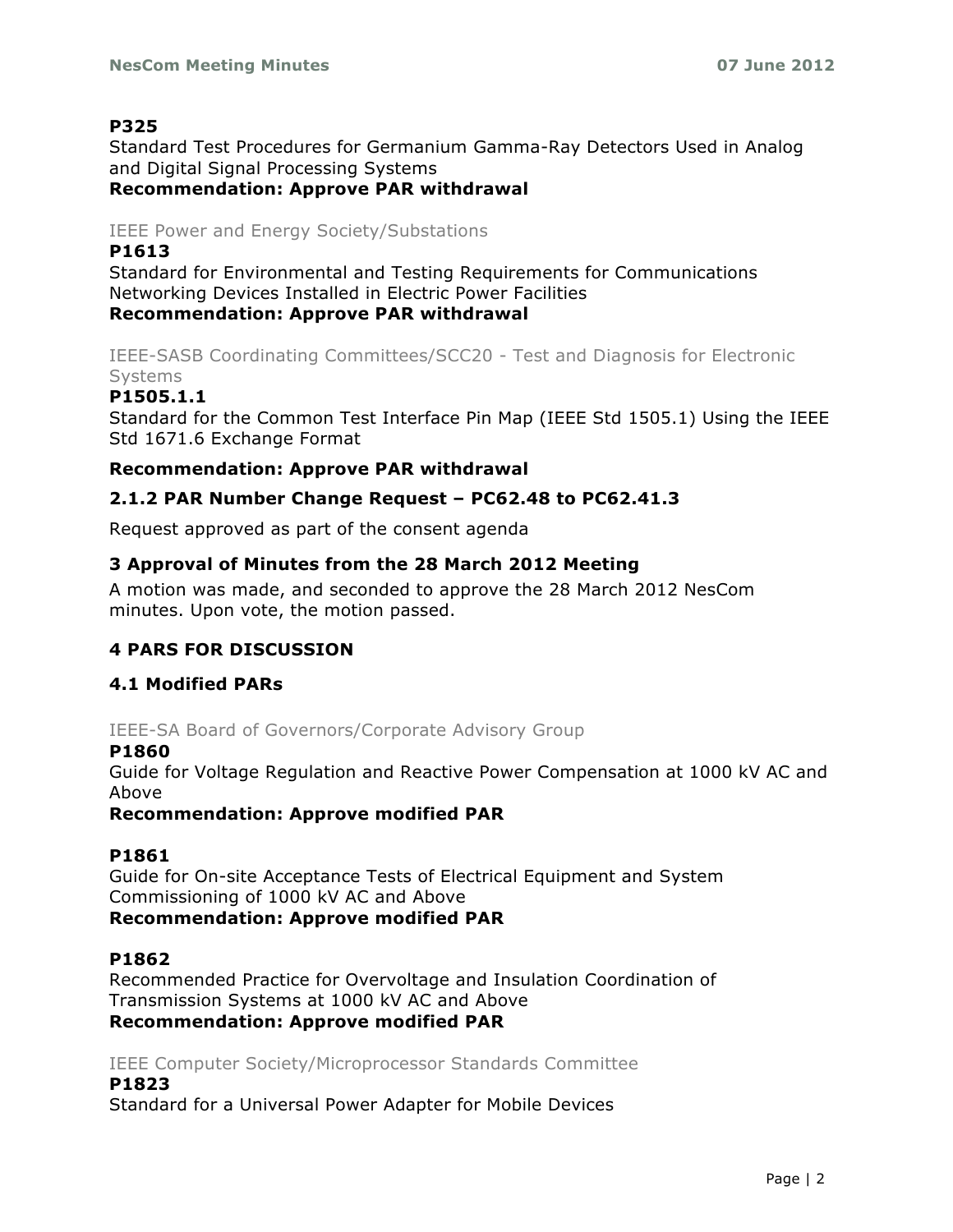#### **Recommendation: Approve modified PAR**

IEEE Instrumentation and Measurement Society/TC4 - High Frequency Measurement

#### **P287**

Standard for Precision Coaxial Connectors at RF, Microwave and Millimeter-wave **Frequencies** 

**Recommendation: Approve modified PAR**

IEEE Power and Energy Society/Switchgear

#### **P62271-37-013**

High-Voltage Switchgear and Controlgear - Part 37-013: Alternating-current generator circuit-breakers **Recommendation: Approve modified PAR**

## **4.2 Extension Requests**

IEEE Power and Energy Society/Transformers

**PC57.637** Guide for the Reclamation of Insulating Oil and Criteria for Its Use **Recommendation: Approve request for an extension until December 2014**

## **4.3 New PARs**

IEEE Computer Society/Software & Systems Engineering Standards Committee **P1009**

Standard for the Archstie Programming Language **Recommendation: Approve new PAR until December 2016**

#### **P1723**

Standard for a Service-Oriented Architecture (SOA) Reference Architecture **Recommendation: Approve new PAR until December 2016**

#### **P2030.4**

Guide for Control and Automation Installations Applied to the Electric Power Infrastructure

**Recommendation: Approve new PAR until December 2016**

#### IEEE Computer Society/Standards Activities Board

**P1622.1** Standard for Voter Registration Data Interchange Format **Recommendation: Approve new PAR until December 2016**

## **P1622.2**

Standard for Election Results Reporting Data Interchange Format **Recommendation: Approve new PAR until December 2016**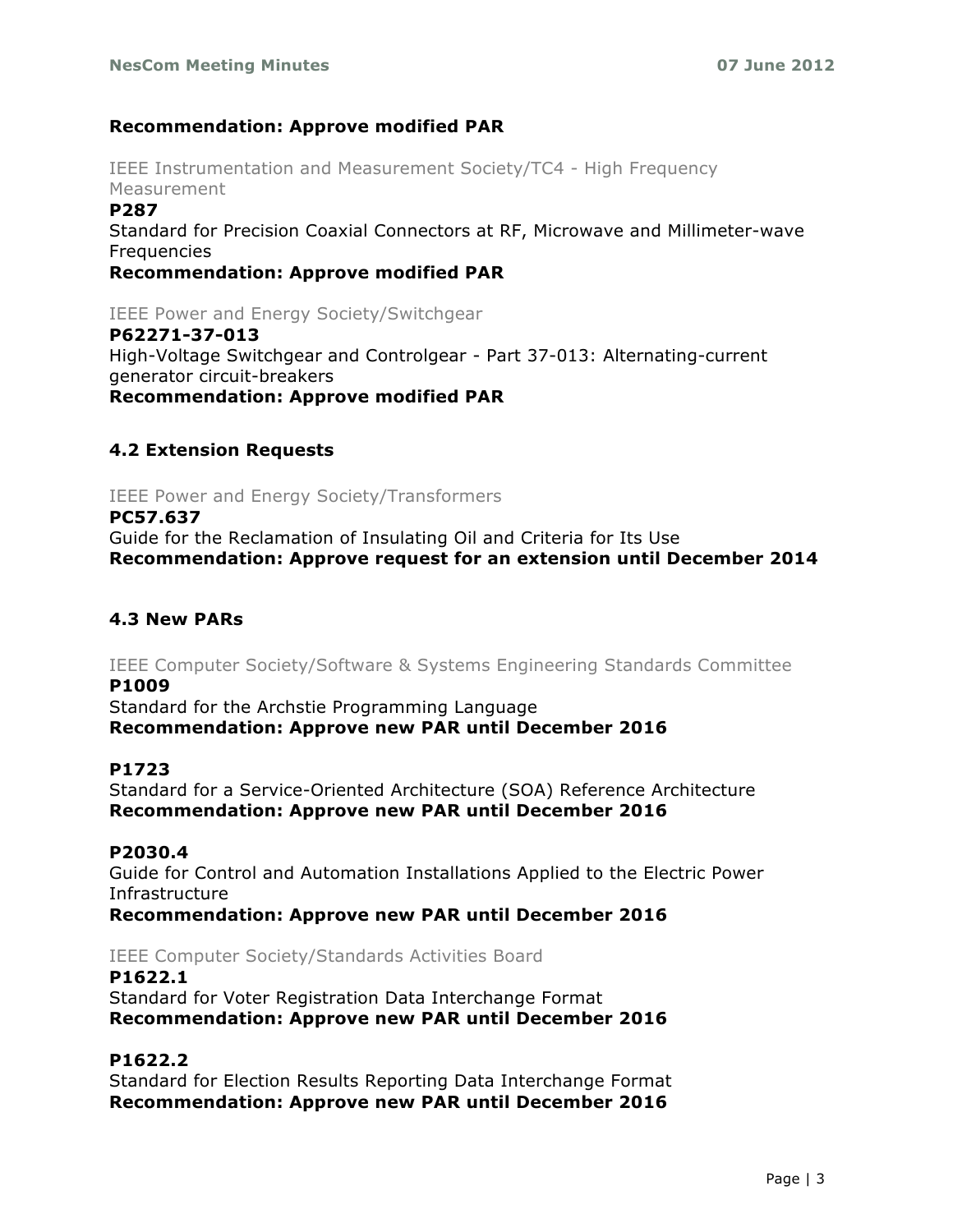#### IEEE Computer Society/Test Technology

## **P1450.4**

Standard for Extensions to Standard Test Interface Language (STIL) (IEEE Std. 1450-1999) for Test Flow Specification **Recommendation: Approve new PAR until December 2016**

IEEE Consumer Electronics Society/Standards Committee

#### **P1874**

Standard for Documentation Schema for Repair of Electronic Devices **Recommendation: Approve new PAR until December 2016**

IEEE Education Society/Standards Committee

#### **P1876**

Standard for Networked Smart Learning for Online Laboratories **Recommendation: Approve new PAR until December 2016**

IEEE Engineering in Medicine and Biology Society/IEEE 11073TM Standards Committee

## **P11073-10417a**

Health informatics--Personal health device communication Part 10417: Device specialization--Glucose meter Amendment 1

**Recommendation: Approve new PAR until December 2016**

IEEE Power and Energy Society/Power System Relaying

#### **PC37.245**

Guide for the Application of Protective Relaying for Phase Shifting Transformers **Recommendation: Approve new PAR until December 2016**

#### IEEE Power and Energy Society/Substations

#### **P1613.1**

Standard Environmental and Testing Requirements for Communications Networking Devices Installed in Transmission and Distribution Facilities

**Recommendation: Approve new PAR until December 2016**

#### **P2030.100**

Recommended Practice for Implementing an IEC 61850 Based Substation Communications, Protection, Monitoring and Control System **Recommendation: Approve new PAR until December 2016**

#### IEEE Power and Energy Society/Transformers

#### **P60076-16**

Standard Requirements for Wind Turbine Generator Transformers **Recommendation: Approve new PAR until December 2016**

## **P60076-57-1202**

Standard Requirements for Liquid Immersed Phase-Shifting Transformers **Recommendation: Approve new PAR until December 2016**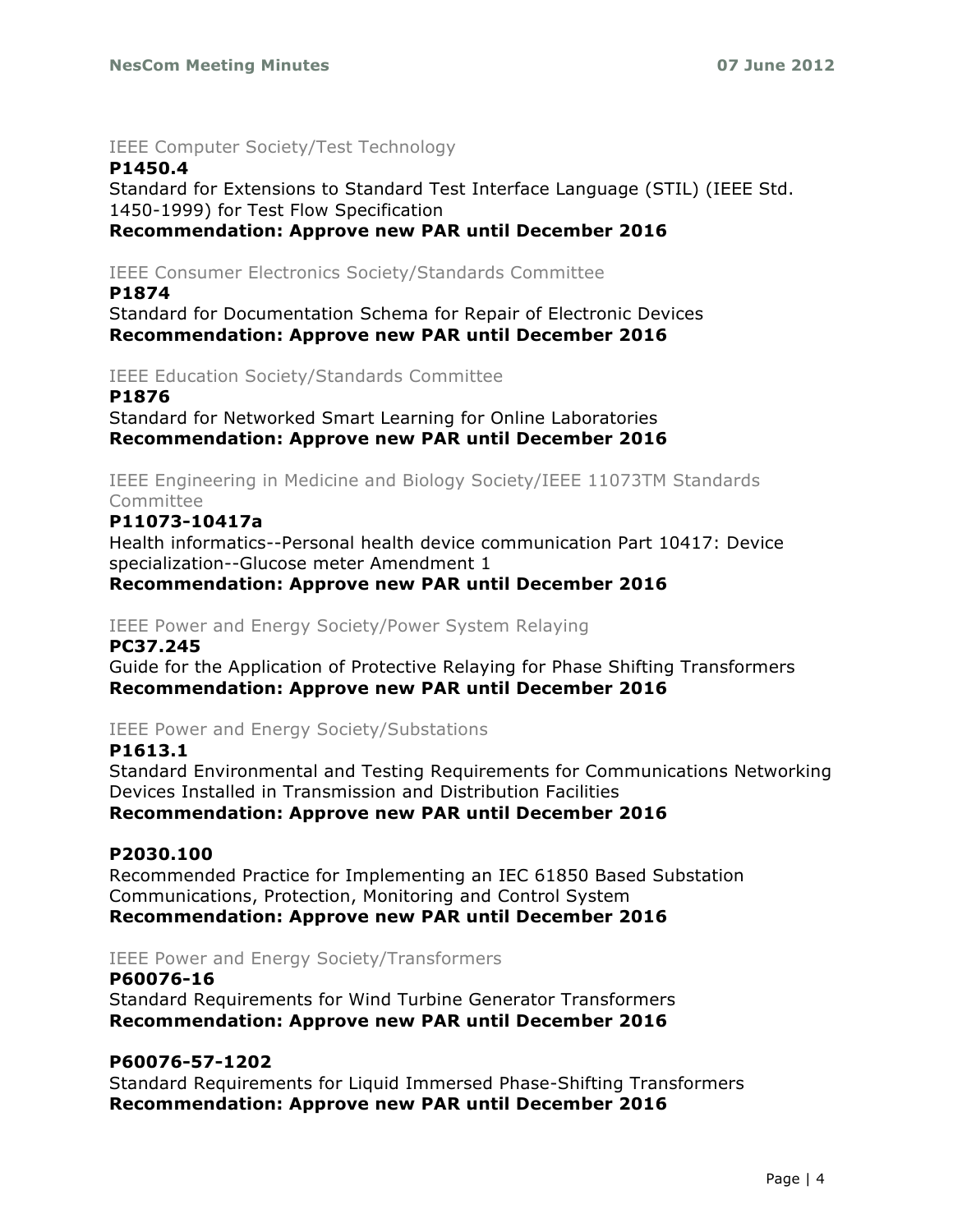## **PC57.159**

Guide on Transformers for Application in Distributed Photovoltaic (DPV) Power Generation Systems

## **Recommendation: Approve new PAR until December 2016**

IEEE-SASB Coordinating Committees/SCC20 - Test and Diagnosis for Electronic Systems

## **P1877**

Standard for Test Orchestration Interface (TOIF) for Orchestrating Resources, Observations, and Information via Web Services

## **Recommendation: Approve new PAR until December 2016**

IEEE Ultrasonics, Ferroelectrics and Frequency Control Society/IEEE Ultrasonics, Ferroelectrics and Frequency Control

#### **P1859**

Standard for Relaxor-Based Single Crystals for Transducer and Actuator Applications

**Recommendation: Defer approval of new PAR to the August 2012 NesCom meeting [Approve = 5, Disapprove = 4]** 

**Michael Janezic assigned as mentor**

## **4.4 PARs for the Revision of Standards**

IEEE Computer Society/Environmental Assessment of Standards Committee **P1680.1**

Standard for Environmental Assessment of Personal Computer Products, Including Notebook Personal Computers, Desktop Personal Computers, and Personal Computer Displays

**Recommendation: Approve PAR for the revision of a standard until December 2016**

**The SASB amended the NesCom recommendation, resulting in: Conditionally approve the P1680.1 PAR for the revision of a standard until December 2016, contingent upon the receipt of a favorable review of the WG P&P by AudCom**

IEEE Power and Energy Society/Power System Relaying

#### **PC37.103** Guide for Differential and Polarizing Relay Circuit Testing **Recommendation: Approve PAR for the revision of a standard until**

**December 2016**

IEEE Power and Energy Society/Transformers

## **PC57.12.20**

Standard for Overhead-Type Distribution Transformers 500 kVA and Smaller: High Voltage, 34 500 V and Below; Low Voltage, 7970/13 800Y V and Below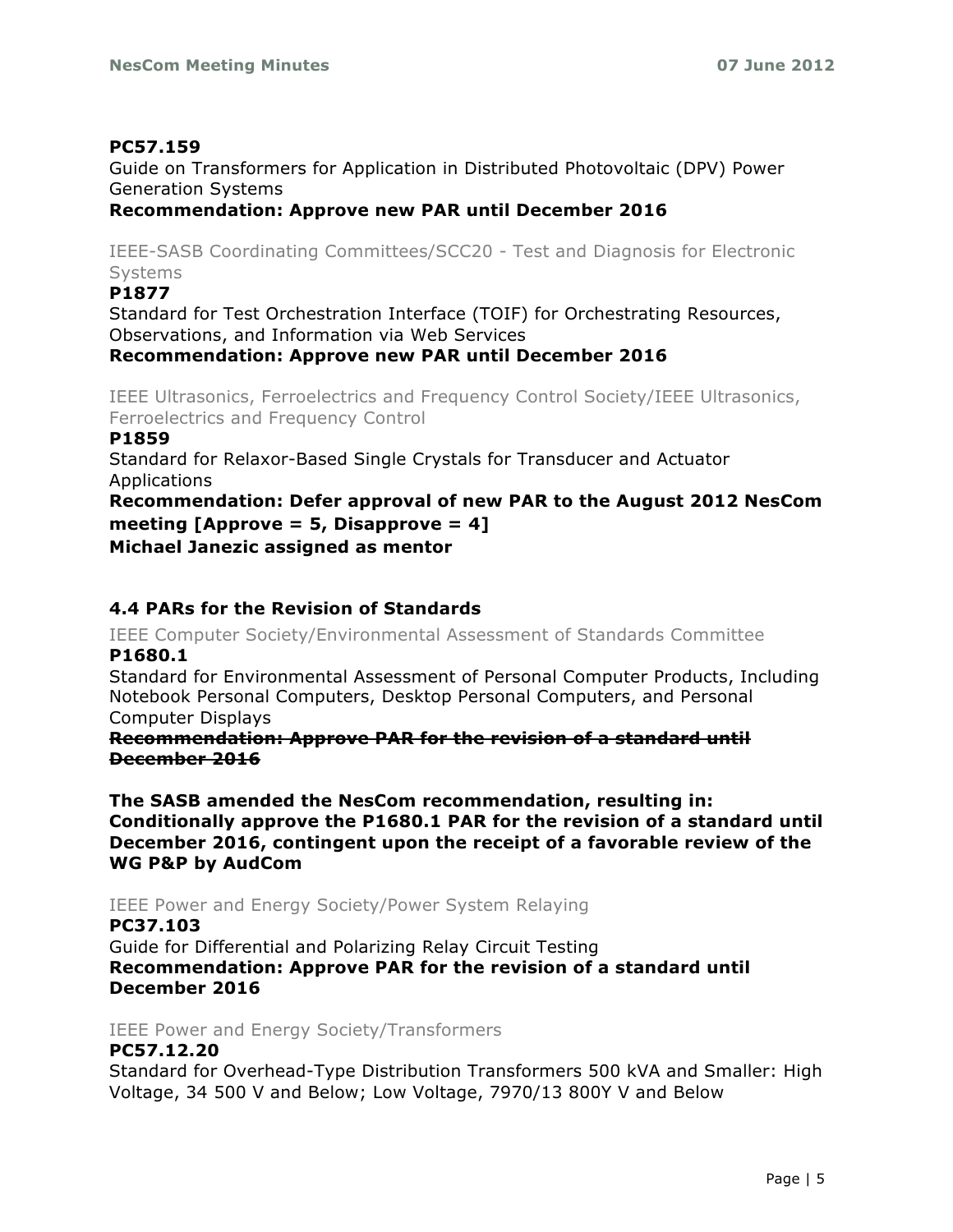## **Recommendation: Approve PAR for the revision of a standard until December 2016**

#### **5 Old Business**

#### **5.1 Withdrawal and Resubmittal Ad Hoc - Action - Ted Olsen**

Ted Olsen, ad hoc chair, presented a report with recommendations from the ad hoc. The ad hoc came to the conclusion that each withdrawal and re-submittal situation needed to be considered on its own merits. They proposed a new NesCom convention which would allow flexibility in such situations but would also allow NesCom to impose restrictions when deemed necessary.

There was a motion to approve the new NesCom convention as presented. Upon vote, the motion passed unanimously.

This convention will become NesCom Convention #11. Current NesCom conventions 11-17 will be renumbered.

#### **11. PAR Withdrawal / PAR Resubmittal:**

**NesCom will consider submittals for PAR withdrawal of a project, and submittal of a replacement PAR for the same project area on an individual basis. NesCom may require that the Sponsor provide explanation of the circumstances that prevented completion of the original PAR within the PAR validity, and may require a project plan that gives NesCom confidence that a new PAR would actually be completed within the normal (4-year) PAR validity. NesCom may require participation in the NesCom meeting by the Sponsor Chair (or Standards Coordinator). NesCom may also impose a mandatory waiting period between withdrawal of the original PAR and consideration of a replacement PAR on the same project area.**

The ad hoc is now disbanded.

#### **5.2 myProject Updates - Information – Lisa Yacone**

Lisa Yacone gave a presentation which updated the NesCom members on the progress of open myProject tickets.

Lisa showed screen shots of the changes to the PAR form and user interface which are now in production.

#### **5.3 ProCom Update - Co-Sponsorship ad hoc – Wael Diab**

This item was deferred to the 29 August 2012 meeting.

#### **6 New Business**

#### **6.1 Review of IEEE-SA Project Numbering Policy – Jon Rosdahl**

NesCom reviewed the Project Number Policy in light of recent varied project numbering schemes. No changes to the policy were deemed necessary at this